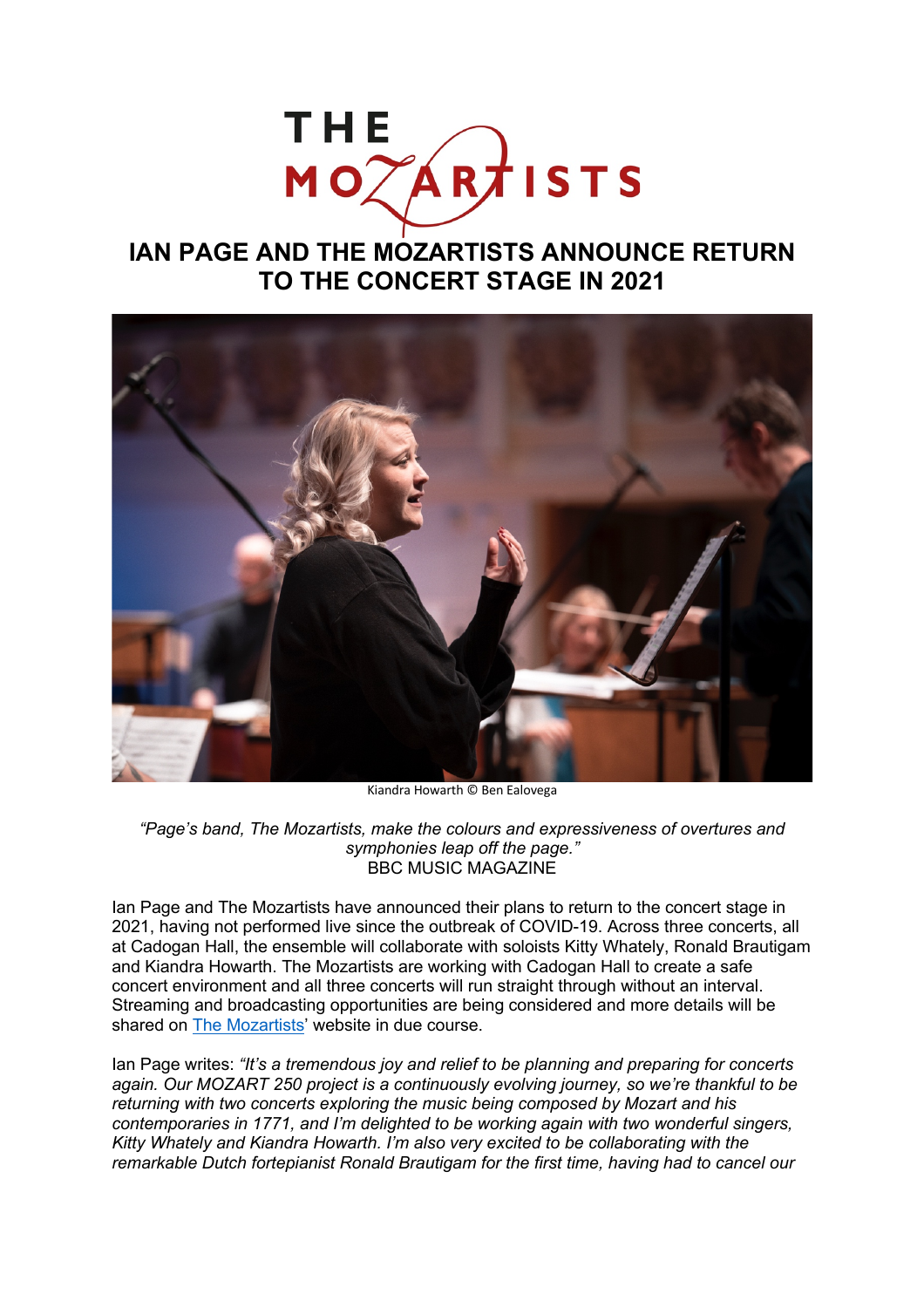*planned concert together last April. More than anything, though, I'm thrilled at the prospect of sharing live music-making with an audience once again."*

The Mozartists celebrate Mozart's birthday with their first concert of the year on 27 January, when they will be joined by mezzo-soprano Kitty Whately. Entering the seventh year of their ambitious and visionary MOZART 250 series, which explores the life, works and influences of Mozart 250 years on, Ian Page and The Mozartists present their annual retrospective concert, this year performing works from 1771. The programme features works by 15-yearold Mozart, as well as Mysliveček, Boccherini and Salieri, culminating in Haydn's 'Trauer' symphony.

Page and The Mozartists return to Cadogan Hall in March for an all-Mozart concert of minorkey masterpieces written between 1786 and 1788. The composer's Adagio & Fugue in C minor opens the programme, followed by his Piano Concerto No. 24 in C minor, which sees the ensemble join forces with celebrated Dutch fortepianist Ronald Brautigam. The programme ends with Mozart's 40<sup>th</sup> Symphony, one of the composer's most dynamic and best loved works.

In May the ensemble take to the stage with Australian soprano Kiandra Howarth, one of The Mozartists' Associate Artists, to provide a fascinating overview of Mozart's life in 1771. In addition to Mozart symphonies and arias written during the course of the year, the programme also features highlights from operas by Paisiello and Hasse that Mozart would have heard during his travels in Italy.

In the summer of 2020 The Mozartists launched an innovative 'Pay it Forward' appeal to generate funds for their freelance artists, who were severely affected by the COVID-19 pandemic. The appeal successfully raised advance fees for artists, which allowed The Mozartists to pay them in advance for future performance and recording projects.

Debbie Coates, Chief Executive of The Mozartists, said "*Our 'Pay it Forward' appeal is an attempt to provide a much-needed stream of income for our musicians during these difficult times. It feels particularly important to reach out and support the world-class individuals whose skill, artistry and commitment are the lifeblood of our cultural infrastructure."* 

In addition to their 'Pay it Forward' appeal, The Mozartists also initiated a collaboration with Exit Live where they are releasing downloads of past concerts for audiences to purchase. The proceeds from each recording are being shared directly and equally among every performer who took part in the performance, again offering additional income for freelance musicians.

#### www.mozartists.com

#### **-ENDS-**

**For more information please contact Rebecca Johns at Premier Rebecca.johns@premiercomms.com | +44(0)7715 205 196**

**Notes to Editor**

**27 January 2021, Cadogan Hall, 7:30pm** 1771 – A RETROSPECTIVE

Mozart Symphony [No. 42] in F, K.75 Mysliveček Aria, "Non so se il mio peccato" from *Adamo ed Eva*